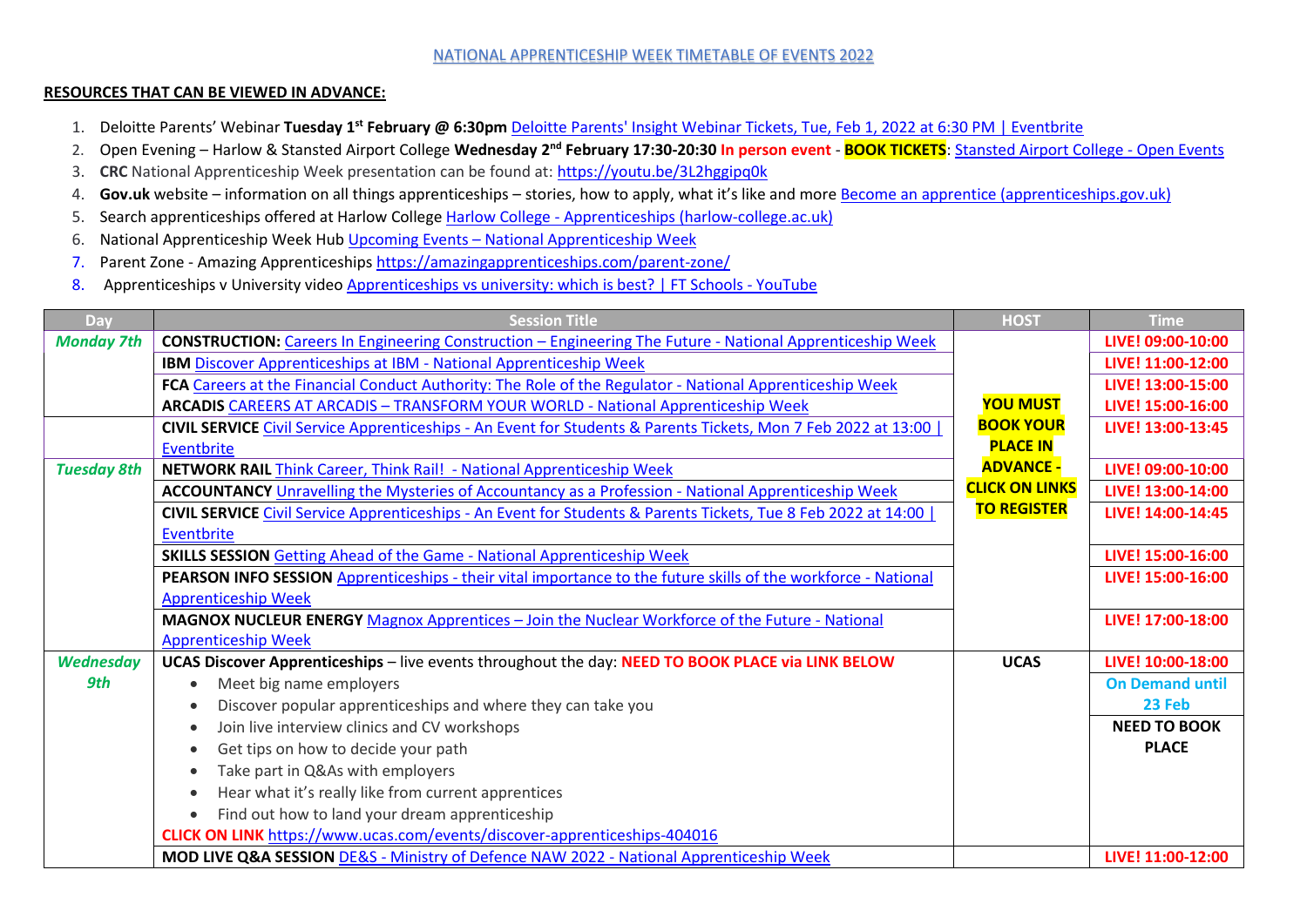|                                     | FEMALES IN STEM CAREERS HOSTED BY BAE Meet the Future You - National Apprenticeship Week                                                                                                                                                                                                                                                                                                                                                                                                                                                                                                                                                                                                                                                                                                                                                                            | <b>NAW - MUST</b><br><b>BOOK YOUR</b><br><b>PLACE IN</b><br><b>ADVANCE -</b><br><b>CLICK ON LINKS</b> | LIVE! 13:00-14:00                                           |
|-------------------------------------|---------------------------------------------------------------------------------------------------------------------------------------------------------------------------------------------------------------------------------------------------------------------------------------------------------------------------------------------------------------------------------------------------------------------------------------------------------------------------------------------------------------------------------------------------------------------------------------------------------------------------------------------------------------------------------------------------------------------------------------------------------------------------------------------------------------------------------------------------------------------|-------------------------------------------------------------------------------------------------------|-------------------------------------------------------------|
|                                     | FORM THE FUTURE & APPRENTICESHIP PANEL (SWCHS Alumni)<br>Q&A session hosted in Q6                                                                                                                                                                                                                                                                                                                                                                                                                                                                                                                                                                                                                                                                                                                                                                                   | Form the Future<br>& SWCHS<br>Alumni                                                                  | In person event<br>14:20-15:20                              |
|                                     | NATIONAL NUCLEUR LAB National Nuclear Laboratory Apprenticeships Q&A Session - National Apprenticeship<br><b>Week</b>                                                                                                                                                                                                                                                                                                                                                                                                                                                                                                                                                                                                                                                                                                                                               | <b>YOU MUST</b>                                                                                       | LIVE! 15:00-16:00                                           |
|                                     | CIVIL SERVICE Civil Service Apprenticeships - An Event for Students & Parents Tickets, Wed 9 Feb 2022 at 15:00<br>Eventbrite                                                                                                                                                                                                                                                                                                                                                                                                                                                                                                                                                                                                                                                                                                                                        | <b>BOOK YOUR</b><br><b>PLACE IN</b>                                                                   | LIVE! 15:00-15:45                                           |
| <b>Thursday</b><br>10 <sup>th</sup> | <b>AMAZON</b> Degree Level Apprenticeships at Amazon - National Apprenticeship Week<br>LAING O'ROURKE Laing O'Rourke: The Power Of Experience - National Apprenticeship Week<br>BLOOMBERG - Apprenticeships at Bloomberg - How to Submit a Winning Application - National Apprenticeship<br><b>Week</b>                                                                                                                                                                                                                                                                                                                                                                                                                                                                                                                                                             | <b>ADVANCE -</b><br><b>CLICK ON LINKS</b>                                                             | LIVE! 11:00-12:00<br>LIVE! 13:00-14:00<br>LIVE! 15:00-16:00 |
|                                     | <b>CAMBRIDGE REGIONAL COLLEGE: Online Apprenticeship Evening for Students &amp; Parents</b><br>Delivered by our Programme Mangers, you will be able to speak with them on a one-to-one basis for guidance,<br>by area of interest listed below:<br><b>CLICK ON LINK TO REGISTER:</b> https://www.camre.ac.uk/national-apprenticeship-week-2022<br>18:20-18:35<br>$\checkmark$ Health & Social Care<br>$\checkmark$<br><b>Marketing &amp; Events</b><br>18:20-18:30<br><b>Motor Vehicle Mechanics</b><br>$\checkmark$ Accounting & AAT<br>18:35-18:45<br><b>Business &amp; Professional Services (HR, Customer Service, Finance etc)</b><br><b>Hair &amp; Beauty</b><br>Engineering<br>18:35-18:50<br>$\checkmark$ Childcare & Early Years<br>18:50-19:10<br>$\checkmark$ Culinary Arts & Hospitality<br>18:50-19:00<br><b>Digital Industry</b><br>✓<br>Construction | <b>CRC</b>                                                                                            | LIVE! 17:30-18:15<br><b>REGISTER VIA</b><br><b>LINKS</b>    |